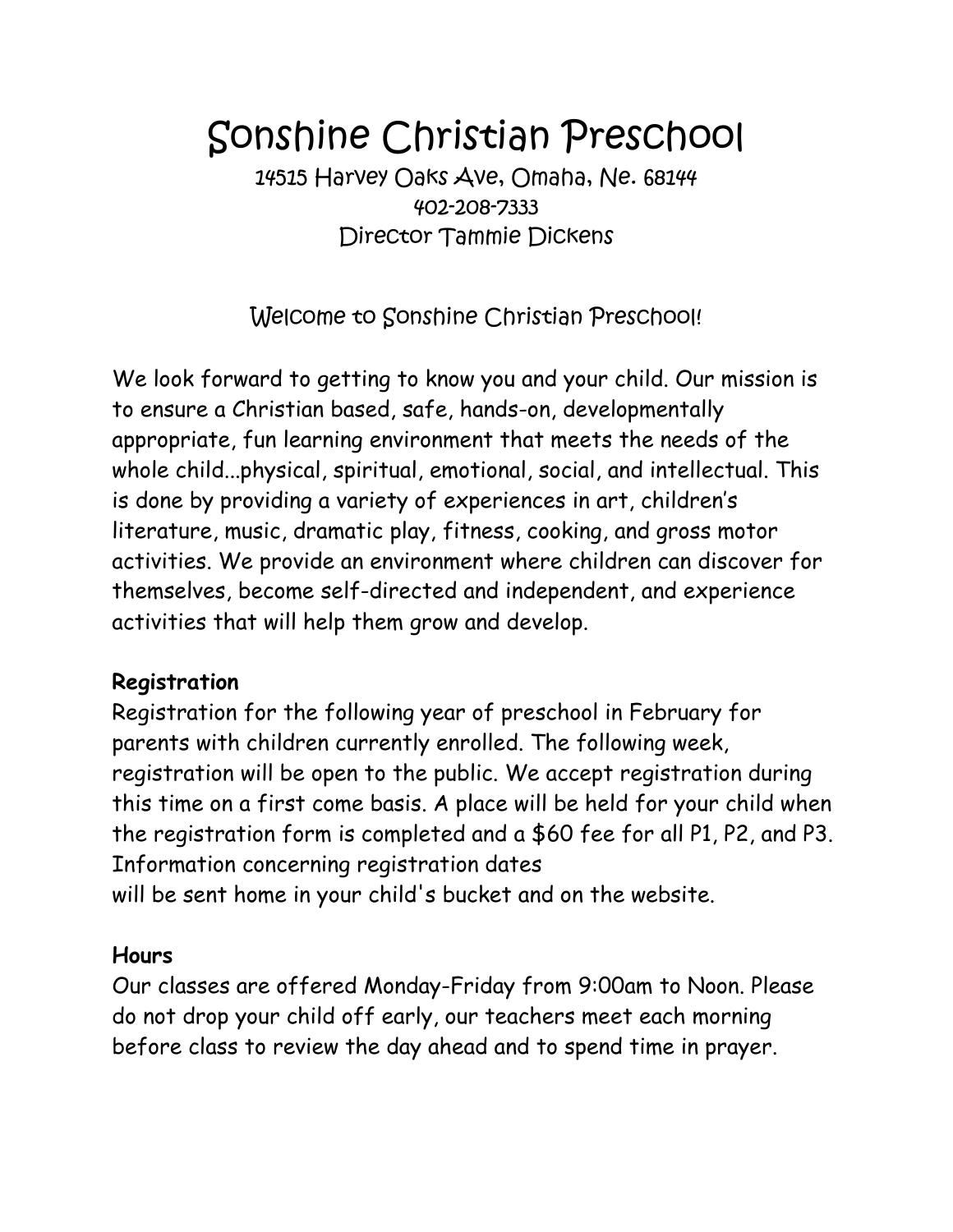It is important that your child never be left unattended, so we ask that you never leave your child in the classroom before a teacher arrives. It can be very stressful for your child to be left after school has finished, please make sure you are here on time.

#### **Tuition**

Tuition is due the first day of the month, after the 7th there will be a \$25.00 late fee. If tuition and fees are not paid in full by the 14th, your child will not be allowed to attend school. No credit is given for missed days due to absences, holidays, snow days or vacations. Checks should be written out to Sonshine Christian Preschool and placed in the tuition box. A 30 day written notice must be given upon withdrawing your child prior to the end of the school year. Monthly tuition is based on one set amount for the entire year of school and is divided over the nine months of school in equal amounts.

#### **PRESCHOOL 1 CLASSES (3 to 4 year olds)**

Mondays and Wednesdays or Tuesdays and Thursdays from 9:00am-11:30am \$105.00/month

#### **PRESCHOOL 2 CLASS (4 to 5 year olds)**

Mondays, Wednesdays, and Fridays from 9:00am-Noon \$145.00/month

#### **PRESCHOOL 3 CLASS (4 to 5 year olds)**

Mondays, Tuesdays, Wednesdays, and Thursdays from 9:00am-Noon \$180.00/month

#### **Dress Code**

We do lots of activities at preschool that are not "good clothes" friendly. Please keep this in mind as your child gets dressed for preschool. Clothing should be weather appropriate and comfortable. Shoes should be easy for your child to take off and put on. It is always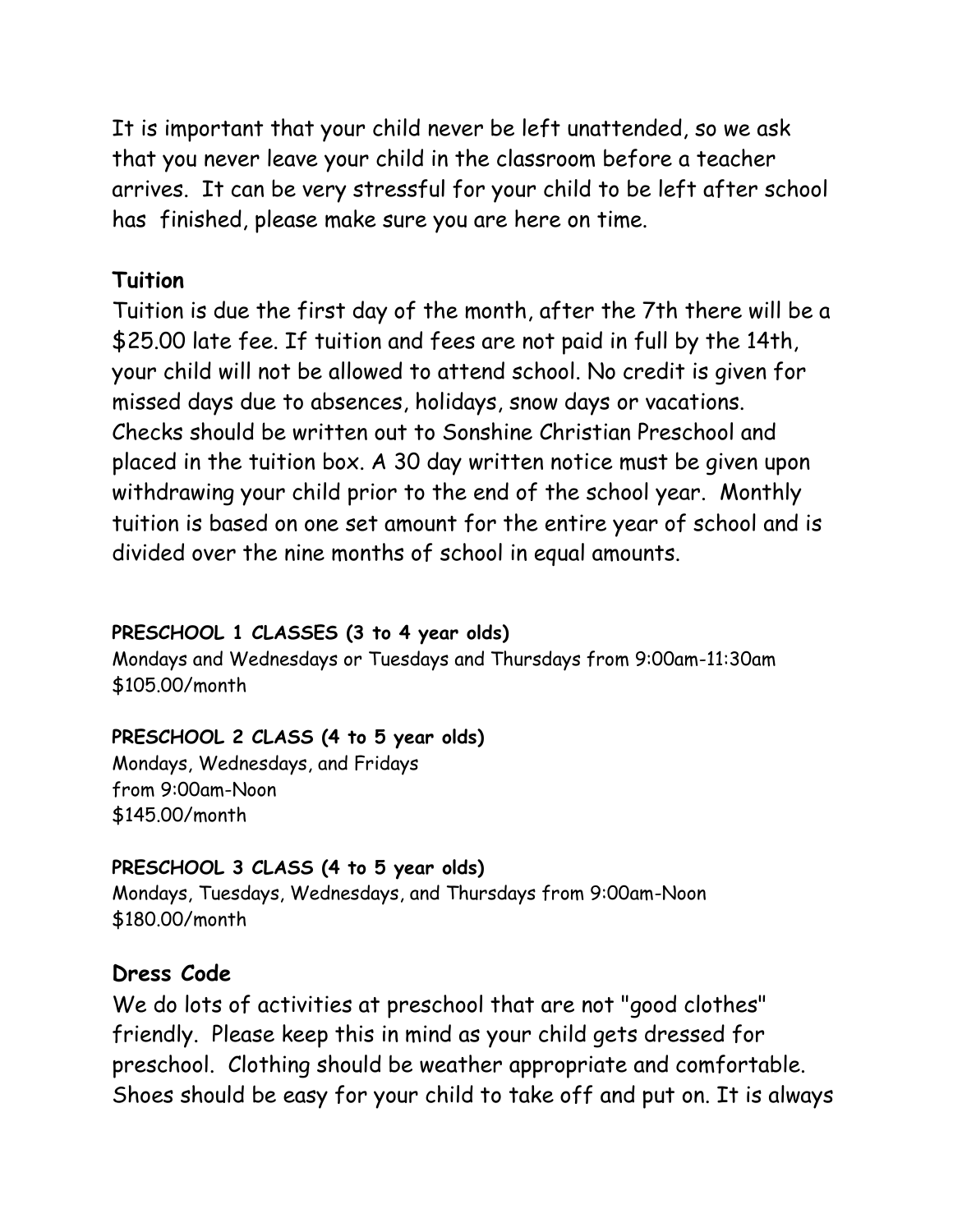fun to take off your shoes and play dress up. Please be kind to your child's teacher and send your child in shoes that they need little assistance with. Please DO NOT send your child to school in flip flops or any open toed shoes, they are can be DANGEROUS and will NOT be permitted on the playground.

## **A Change of Clothes**

# We love messy activities!

When the weather is warm, we love the water! Although we encourage you to bring us your potty-trained child we understand that is not always possible. For all of these reasons, we ask that your child carry a change of clothes in a zip-lock that can be kept in their bucket. Please mark your child's name clearly on the outside of the bag. Don't forget to change the extra clothes to something appropriate as the weather changes.

# **Dropping Off and Picking Up**

The safety of your child is extremely important to us, for this reason, a member of our staff will be at the door each morning to greet you and to make sure that your child reaches his/her classroom safely. After our staff member leaves the front door, the door will be locked and remain locked until class is dismissed. If for any reason you need to get back into the school before the doors are unlocked, please call the preschool office and a staff member will meet you at the door. You may pick up your child directly from their classroom.

It is important for us to know who is picking your child, so please let us know when this changes. We will release your child to NO ONE without written permission from you if they are not on your child's enrollment form. If we feel it necessary, we will ask for identification before releasing your child.

Some of you may have trouble walking your children in because of other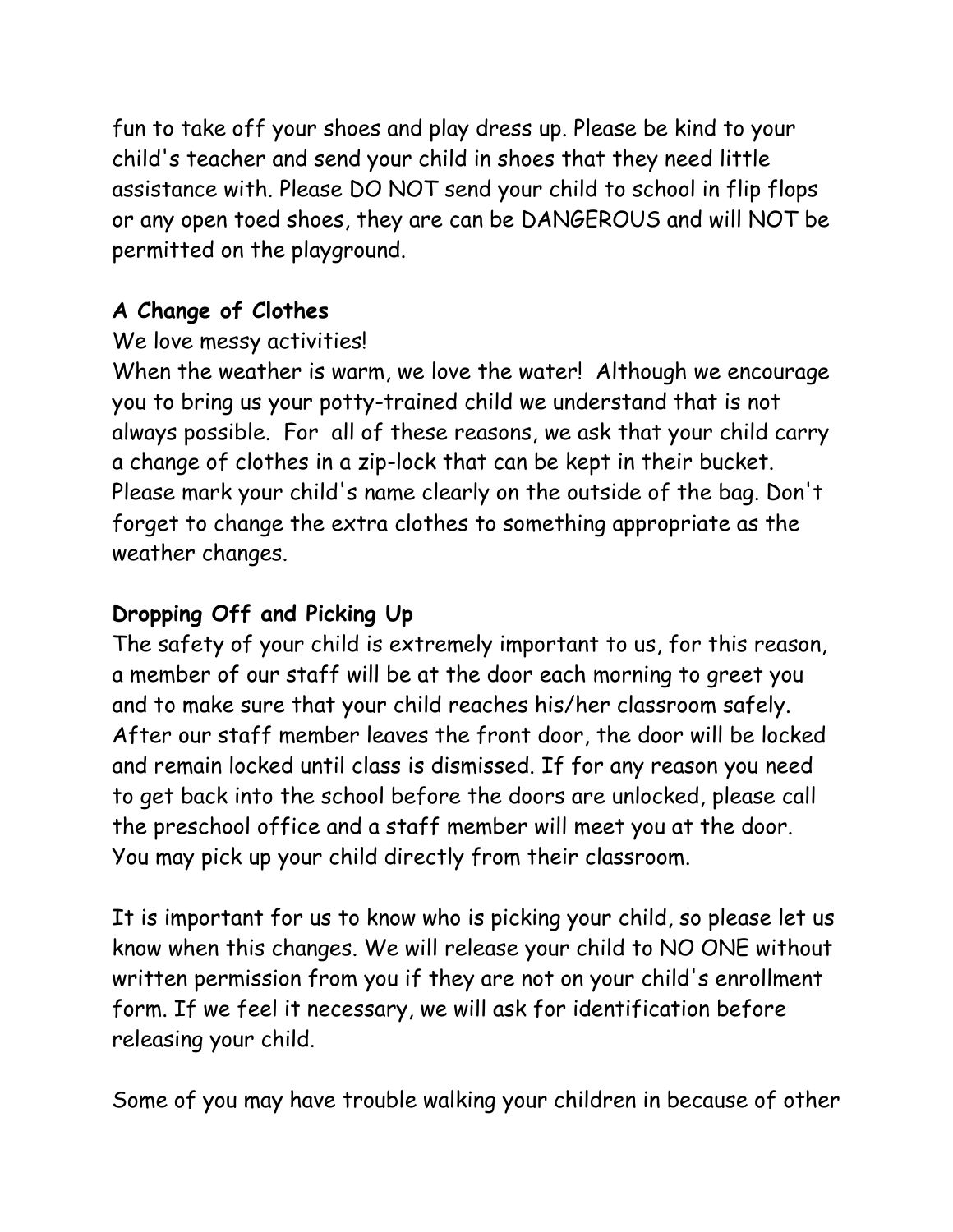children in your car. We realize the difficulty in unloading and reloading little ones for the short time it takes to walk your children to their classroom. We don't want any children to be left alone, so let the director know that your child will need to walk in on their own, so that our staff member at the door can be waiting for your child as she/he comes in and be waiting at the door for pick up.

#### **Absences**

If your child is absent from school, please notify the teacher ahead of time if it is a planned absence or call or text the office at 402-208-7333.

# **Enrollment Forms and Shot Records**

All forms are due during your child's first week of school. We must have emergency contact information at all times, so please be sure to update the staff of any changes in your contact information throughout the year. The Shot Record forms are due by the end of September. State regulations dictate that the shot dates must be written onto our form and signed by a parent each year. Please Do Not send in your immunization form from your doctor, they must be hand written on the form. If for any reason you choose not to have your child immunized you must send in an affidavit printed from the Health and Human Services System website instead of the Shot Record form.

#### **Illness**

If your child is ill on their preschool day, please notify the school. Be respectful of the health of other students when deciding whether to send your child to school.

Please keep your child at home if:

They are taking an antibiotic less than 24 hours.

They are running a fever of higher than 101.0 or have had one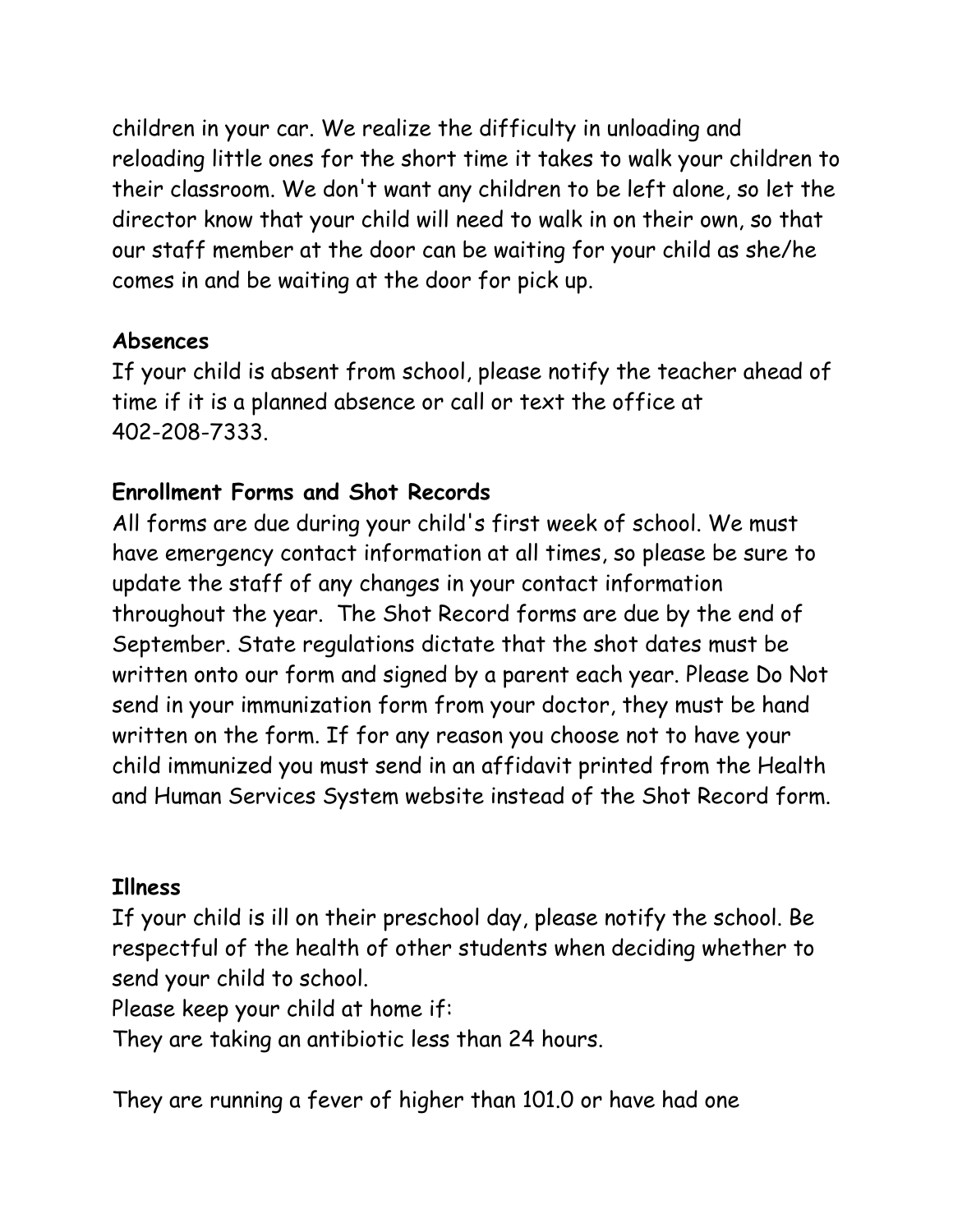within the last 24 hours.

They have a cold that is less than 4 days old.

They have a discolored nasal charge.

They have a frequent cough.

They have unidentified rashes, head lice, or pink eye.

They have vomited or had diarrhea 2-3 times or more in the past 48 hours.

They have been exposed to a communicable disease, such as chicken pox.

They are fussy, cranky, tired, or just generally not themselves. Medication cannot be given out except by special permission. If your child needs medication please see the director.

For the well being of all of our children and staff, we ask that you not bring sick children into the building at any time. If you need assistance during drop off or pick up, while you wait in the car with your sick child, please call the school office and a staff member will walk your child from their class out to you.

# **Allergies**

All allergy information should be listed on your child's enrollment form. However, it is important that you discuss this information with your child's teacher so that we understand the severity of your child's allergies. We have staff members who have current training in infant/child CPR, First Aid, and the use of an Epi pin. A staff member with this training will be present at all times. Epi pins should be given to the director with your child's name clearly marked on the box and written instructions from the doctor and will be kept in their classroom.

## **Snacks: Sonshine is a Peanut Free Zone!**

Children will take turns bringing snacks. Each child's teacher will keep a sign-up list. It is important to communicate with the teacher to find out about any allergies in your child's classroom. Children love snack preparation. Any snacks requiring age-appropriate preparation would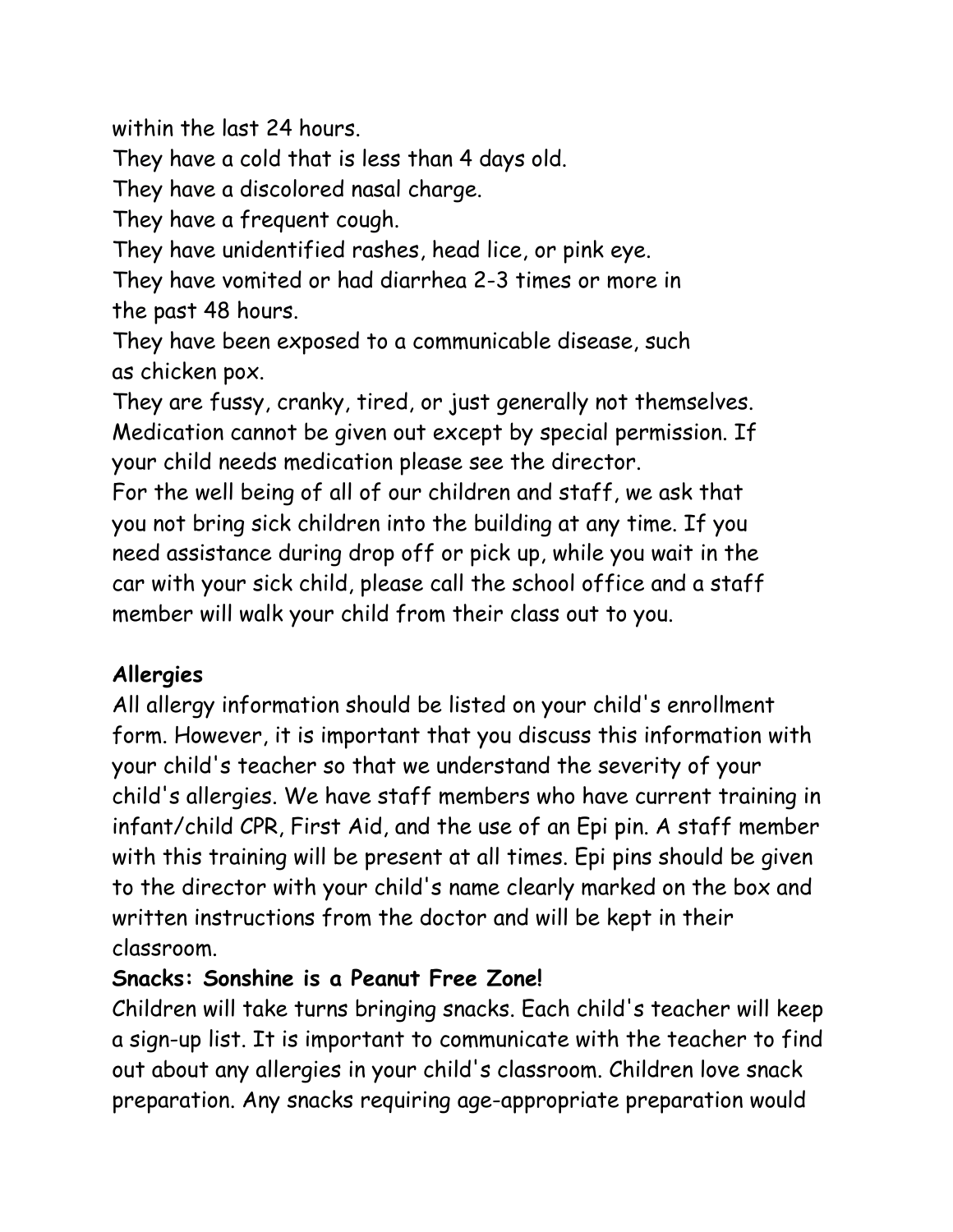be a fun addition to your child's cooking days. Please check with your child's teacher. ,The Nebraska licensing regulations for preschools state "the snack must include at least one serving from one of the four basic food groups and meet nutritional standards set by the US Department of Agriculture." Some suggestions are apples or applesauce, bananas, grapes, oranges, peaches, pears, plums, raisins, or strawberries. Please do not send cupcakes or any type of cake at any time. You do not need to send napkins, cups, or drinks. The school provides these.

If your child has a food allergy, please give your teacher detailed information as to how severe it is. This communication is vital at snack time because our staff is not always in control of what foods are brought by other students. Consider sending a small supply of appropriate snacks for your teacher to keep in reserve for your child to eat should someone else bring a snack they are allergic to. The information you provide your teacher with will also be important at cooking times.

#### **Cooking**

Each week, your child will have the opportunity to cook with their class. All cooking activities will be fun and age appropriate. Working together pouring, mixing, spreading, cutting, and eating helps build math skills, learn cooperation, develop small motor skills, and add to a fun-filled day! If you would like to help with or provide a cooking activity for your child's class, please let your teacher know.

## **Fitness**

Children who attend Preschool 2 and 3 Classes will take part in Fitness. Each class will have one fitness day where they will spend 15-20 minutes in an activity that actively engages them physically followed by a short health lesson. They will learn about healthy eating, parts of the body, the importance of physical activity, how the heart works, and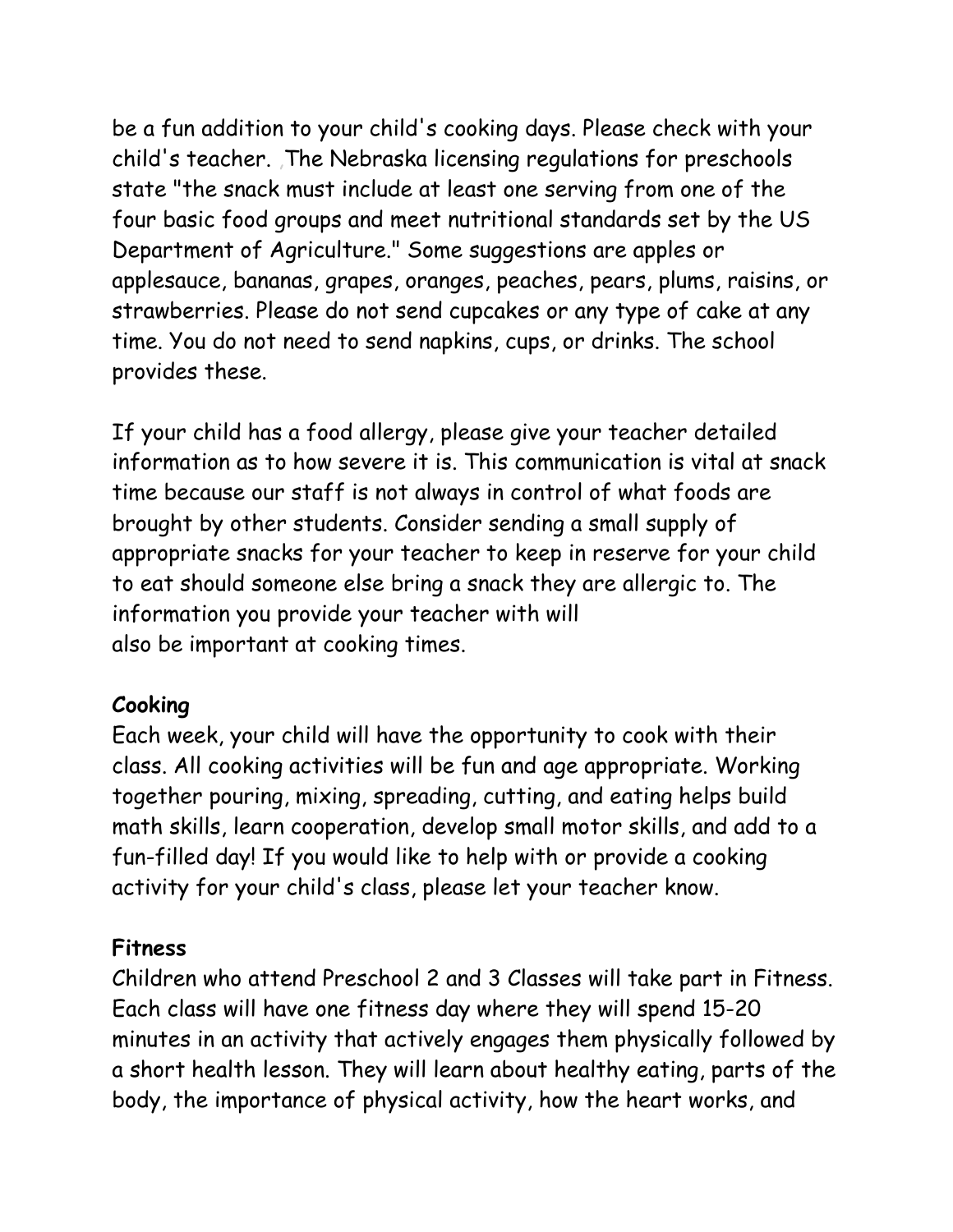many other things. We want to teach our students how to live a healthy lifestyle as we feel this is important to the development of the whole child.

## **Art**

Every day your child will be given the opportunity to do an art project. Preschoolers develop from the head down and from the midline out. Art helps them develop the small muscles needed for learning to write and the hand/eye coordination needed for both reading and writing. Our art projects will not only encourage that development, but also will nurture your child's creativity. There is nothing more self- esteem building for a child than to be able to say, 'I did it all by myself!" Being creative is a great stress release at any age! As your child shows you their art project, a good thing to say would be, "Tell me about your project." In a great book Don't Move the Muffin Tins by Bev Boss, she reminds us that art is the "process, not the product.

#### **Buckets**

We ask that your child carry a bucket each day to preschool instead of a more traditional backpack. Buckets are easy for a preschooler to put things in; wet art projects wipe clean 'from a bucket; they hold lots of things; and they are easy to carry. Allow your child to help pick out their bucket then decorate it with stickers or paint. Be sure your child's name is clearly visible. A simple cleaning bucket will be an important part of your child's preschool day. Be sure and check your child's bucket daily for important information and artwork. Your child will be bringing home buckets of fun!

#### **Music and Stories**

Our children will never leave preschool without a story in their mind and a song in their heart. Literature and music play important parts in the development of the whole child. Some days we will come together as a school for music and creative movement. Other days, we will have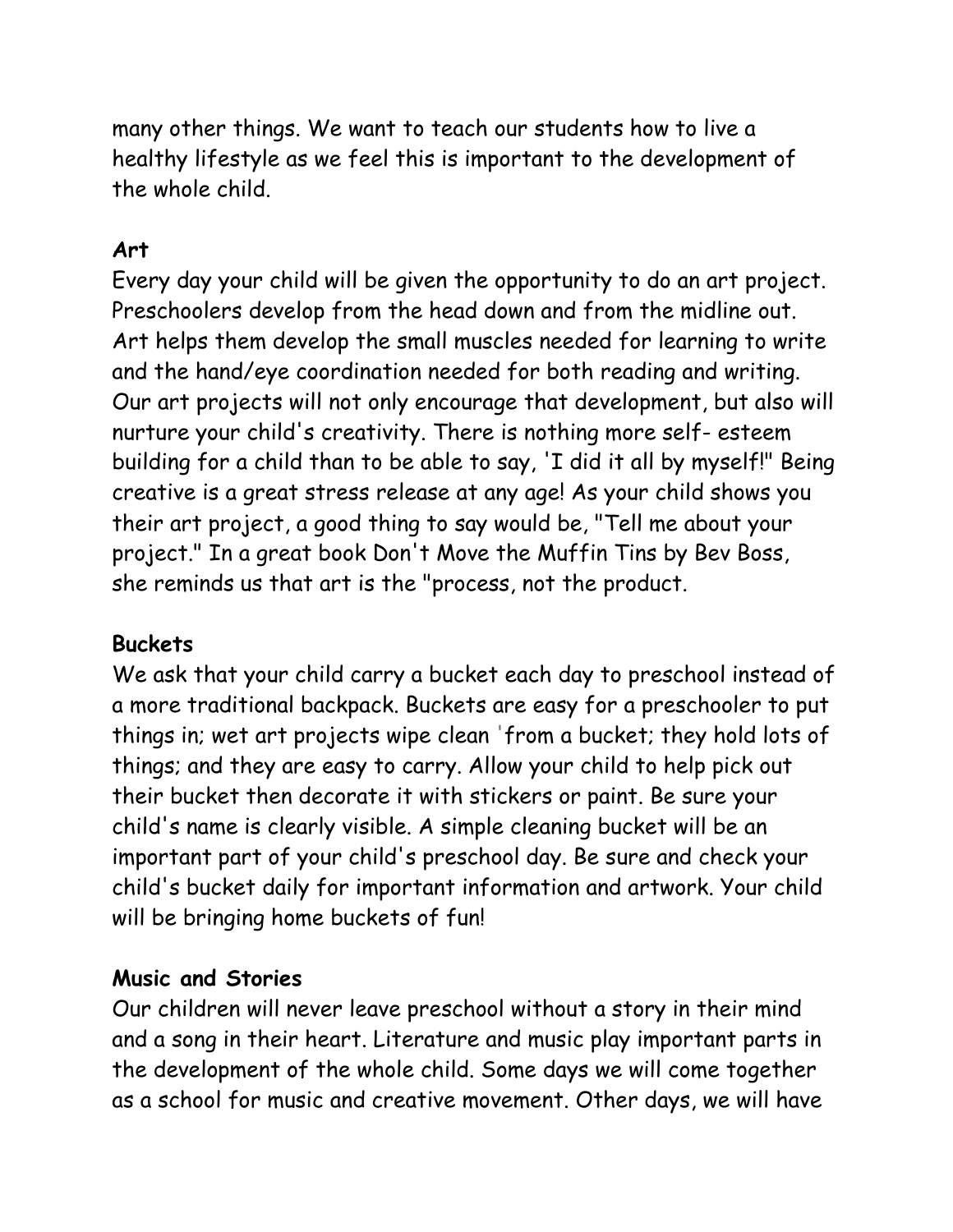music in our own classes. Our teachers offer many musical talents including a certified Gymboree teacher - so sharing them with the children and each other should prove to be a time filled with lots of fun and laughter!

Some days we will stay together for a story, depending on the teacher's plan for the day. At story time, your child will hear a Bible story, a great children's book, occasionally an appropriate video, or a flannel story.

# **Chapel**

Each week, our Preschool 2 and 3 classes will come together for chapel. This is a time for prayer, singing and listening to a Bible story or lesson presented by one of our staff members or even a Bible story acted out by one of our classes. Anyone who is interested in volunteering to read a Bible story or share some spiritual music with us can contact the Preschool Director in order to make scheduling arrangements.

#### **Giving Tree**

We have a donation program called the Giving Tree that serves as a wish list for the Preschool. The tree is painted on a mural in the Preschool entryway. Staff members put donation requests on apples, leaves, snow-flakes - or whatever fits the season - and place 'them on the tree. Families are not required to donate, but can do so whenever they wish to. Items will be marked with the teacher's name making the request. If you would like to donate those items, pull the requests off the tree and return them with your donation to any staff member or preschool office. Items without a name are requested for the whole preschool.

Please continue to check the Giving Tree throughout the year as new items will be added whenever they are needed by the staff. Thank you for your kindness!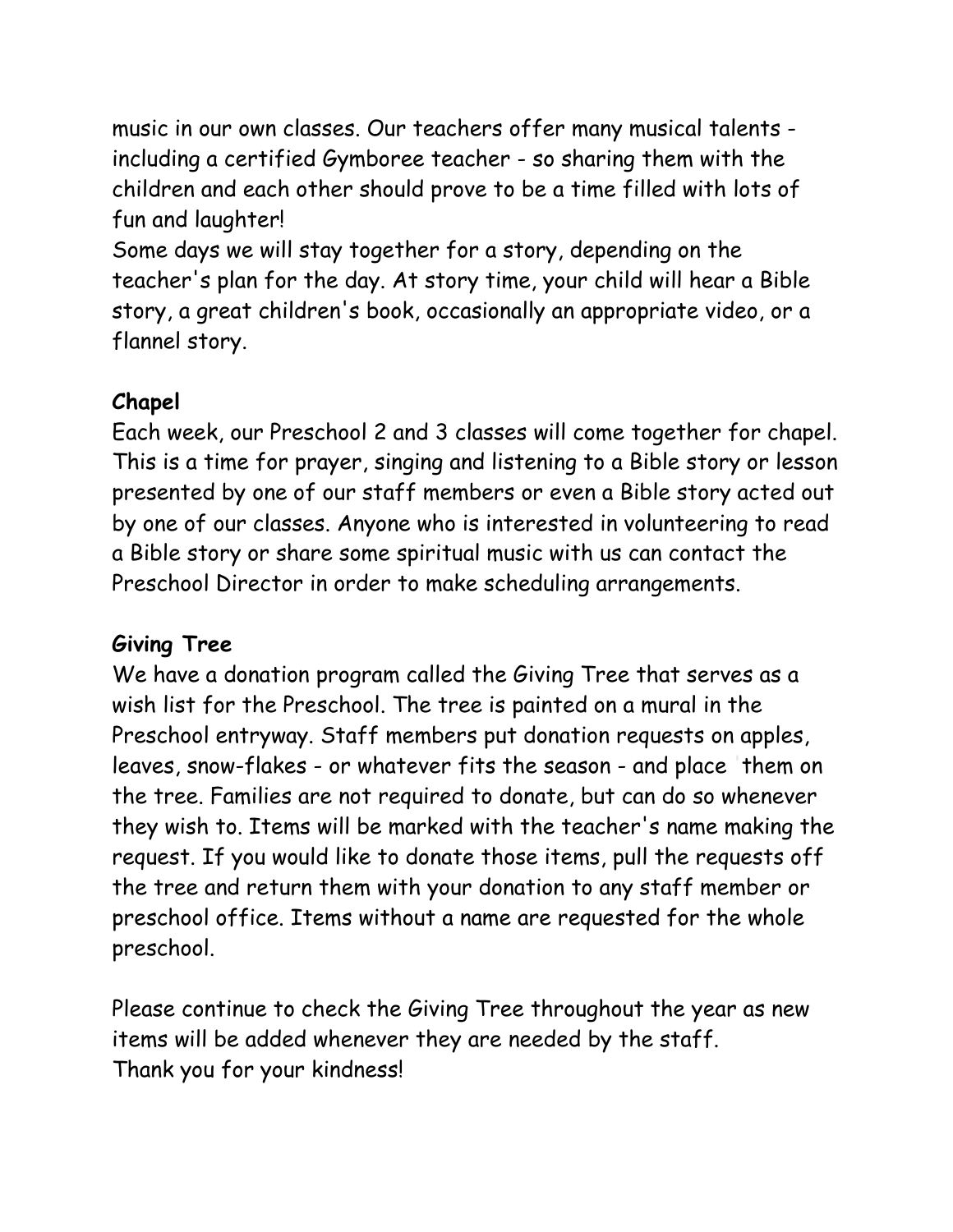# **Field Trips**

Only our Preschool 2 and 3 classes will leave the premises for field trips. We have some walking field trips, and you are always welcome to walk with us. If a field trip is too far to walk, we will schedule a bus to transport the teachers and students. If there is extra space on the bus, parents may be able to ride with us for a nominal fee. Fields trips are not included in tuition and will require a fee for each student that attends. If a parent chooses to attend a field trip, 'we ask that you find alternate care for siblings.

We will also bring some great field trips and activities right on the premises and will include our Preschool 1 classes as well. Offering these new experiences and hands on learning activities with their friends is a great way to enhance your child's learning environment.

# **Strollers**

For fire safety reasons, no strollers will be allowed inside the building. In case of an emergency our children would not be able to pass around them, therefore causing a DANGEROUS hazard.

# **Snow Days and Holidays**

We will use the Millard Public Schools as a guideline for closing. Millard Public Schools will occasionally have a two hour late start and on these mornings we will be closed for the morning. Parents will be notified by email and on social media of our closing as well.

Holiday breaks will be determined by the Millard Public School calendar.

Sonshine Christian Preschool will also be closed on Good Friday. Please check the calendar online for closing info.

# **Parent Conferences**

Parent conferences will be held during school hours, for our Preschool 2 and 3 children only. On conference days, there will be no school for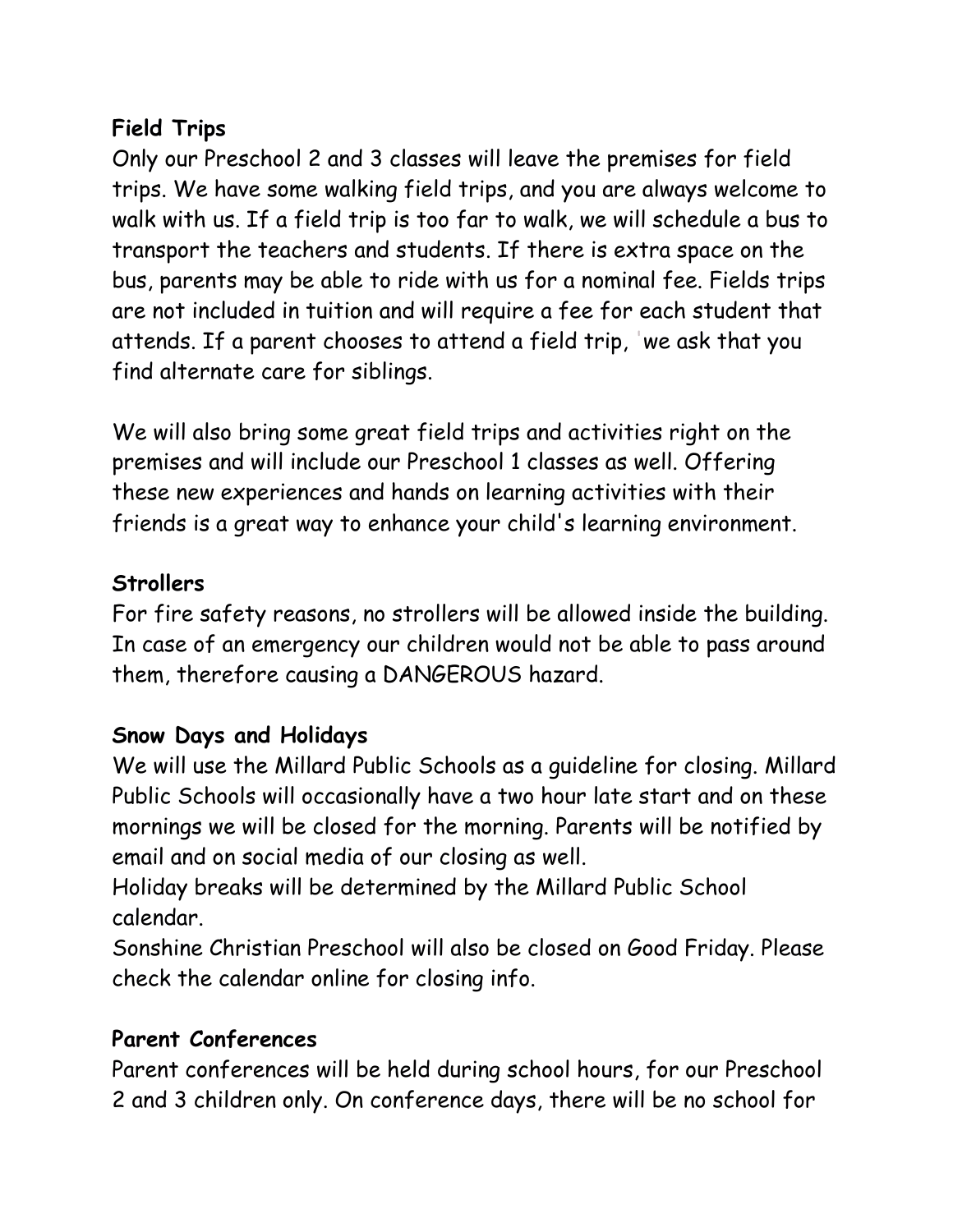the children. Parents will meet with their child's teacher for 15 minutes. Information concerning dates and times will be posted on the website. You can also see the school calendar for conference dates. Supervision for your child will be provided during conferences. Our conferences will provide parents with information on kindergarten readiness and answer any other questions you may have.

# **Sonshine Times and Scholastic Book Orders**

The Sonshine Times is our monthly online newsletter. It includes information regarding past and upcoming events at the Preschool, snack schedules, and reminders or requests from the staff. We do a Scholastic Book Order once a month giving you the chance to purchase some great books for great prices. Each Scholastic purchase helps earn more books for the Preschool.

Sonshine class code H6LN9 for online purchases https://clubs.scholastic.com/

Please be sure and check our website weekly as this will be our primary form of communication with our families. All dates for upcoming events, activities and school closings will be posted on our website calendar.

## **Playground**

Your family is welcome to enjoy the playground before or after school hours, but we ask you to do so safely.

--Children must NEVER be left unsupervised on the playground - an adult must be inside the playground fence whenever children are playing.

--Please do not allow your children to climb on or over the retaining wall.

--Our playground slide is a feet first, down only slide. Please do not